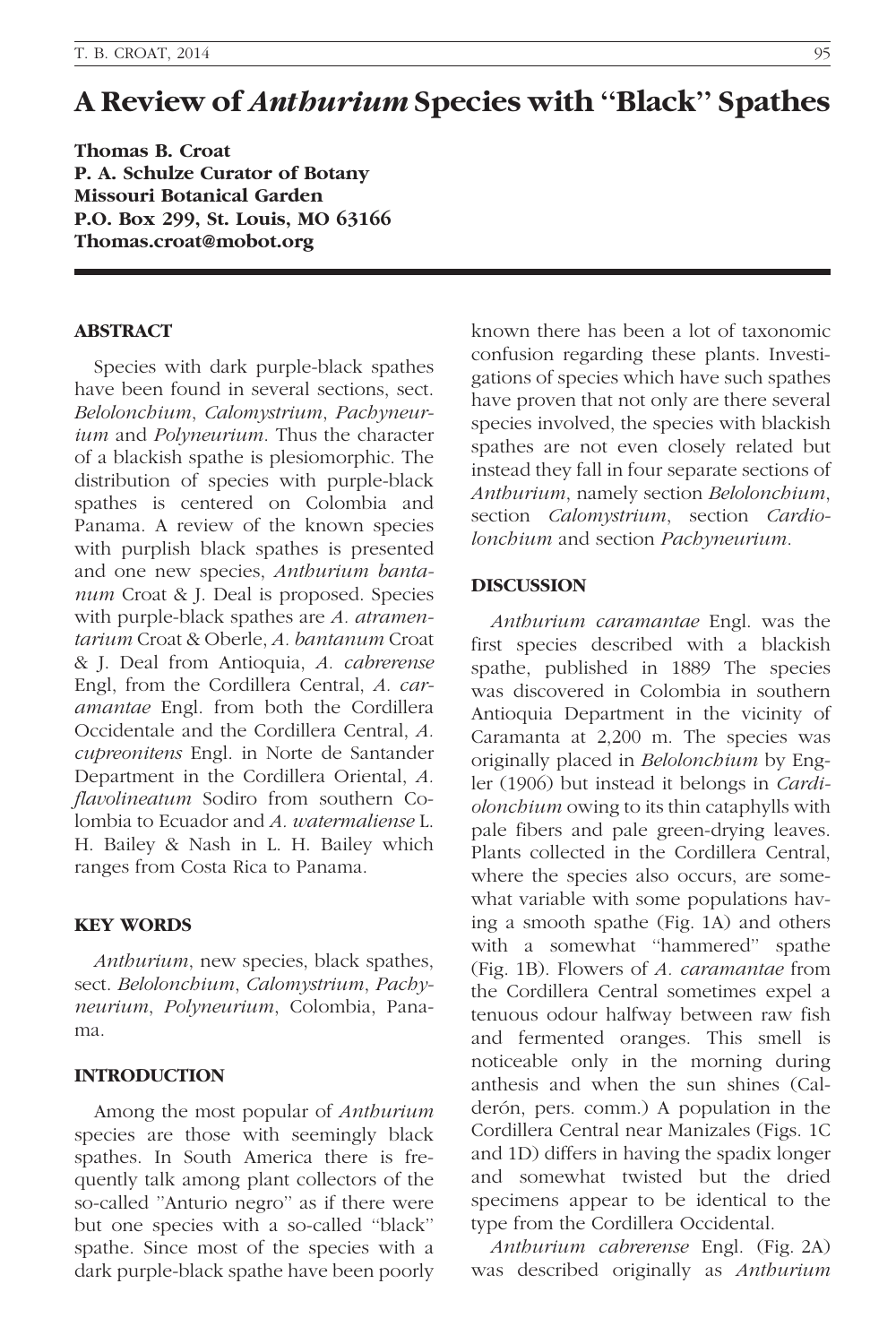

Fig. 1. A–D. Anthurium caramantae Engl. A, B. Cultivated plants from Cordillera Central, Cultivated by E. Calderon. A. Habit of flowering plant. B. Leaf blade adaxial surface, inflorescence in face view. C, D. Croat 97992, Colombia. Caldas, Manizales. C. Inflorescence with glossy dark purple spathe and whitish long-exserted spadix. D. Leaf blade adaxial surface.

lehmannii Engl. var. cabrerense in 1898 (Engler, 1898) but was elevated to the species level in 1905 in his revision of the Araceae in Das Pflanzenreich (Engler, 1905). The species is known only from the type specimen which consists of three separate inflorescences but without an accompanying leaf. The leaf specimen is apparently lost but in his 1905 treatment Engler did produce a line drawing of the leaf as well as an inflorescence and details of the flower and pistil. Although this species is very poorly known it reportedly has a dark purple-black spathe and has been confused with A. caramantae. It is a rather typical member of sect. Belolonchium, especially owing to its decidedly concave margined anterior lobe.

Another species, Anthurium cupreonitens Engl. was published in 1905. It was discovered in Departamento de Norte de Santander at Ocaña, also on the Cordillera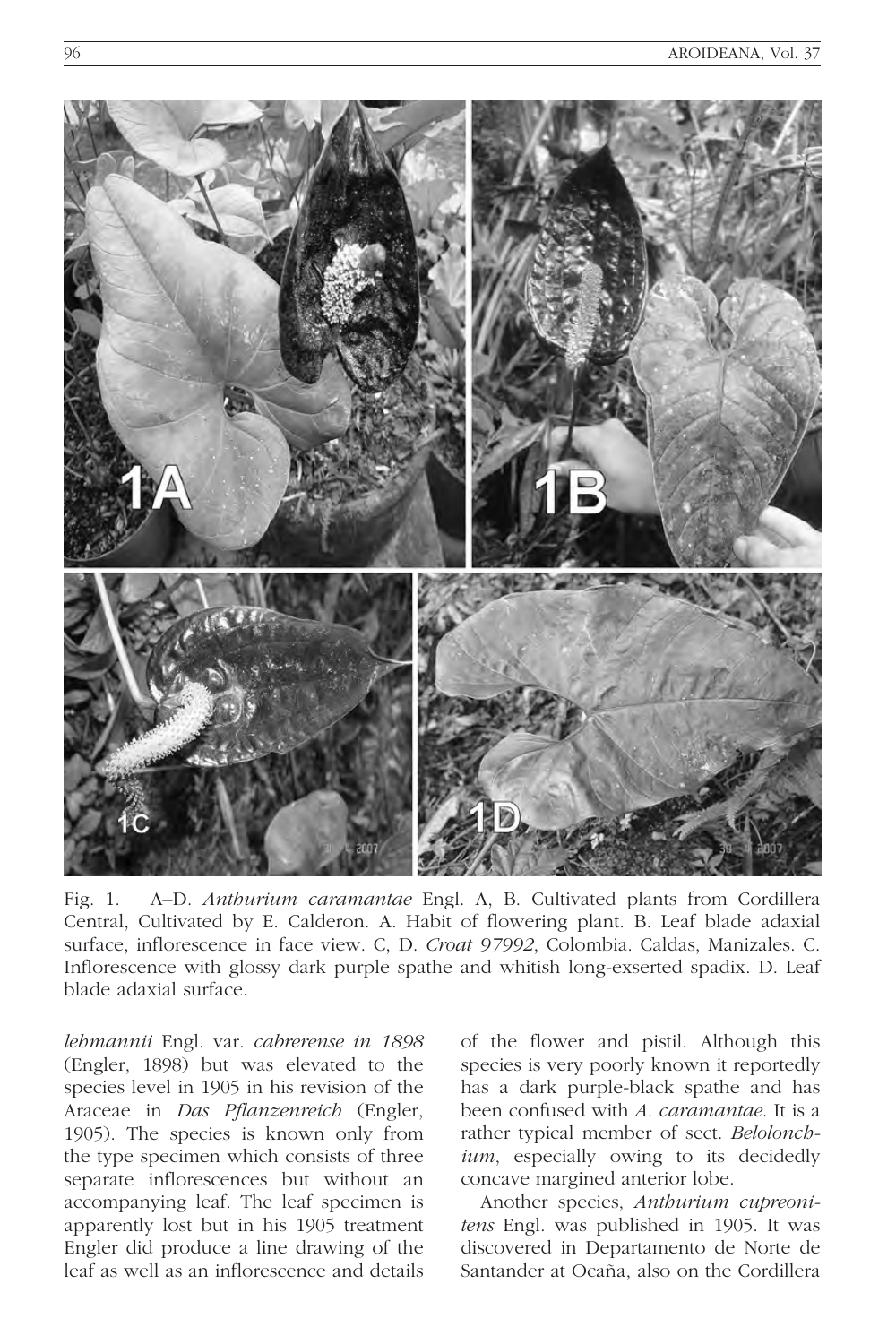

Fig. 2. A. Anthurium cabrerense Engl. Figure 64 from Engler's Das Pflanzenreich (1905). [Figure legend for Engler drawing. a. Leaf and inflorescence. b. Spadix with spathe. c. Apex of flower. d. Tepal e. Stamen. f. Pistil longitudinal section, g. Pistil cut away to show ovules]. B–D. Anthurium cupreonitens Engl. Cundinamarca Dept., Colombia. Cultivated by N. Castaño. B. Leaf blades showing adaxial surface. C. Inflorescence showing near face view of spathe showing adaxial surface and long-tapered white spadix. D. Inflorescence with side view and spadix displaying exserted stamen.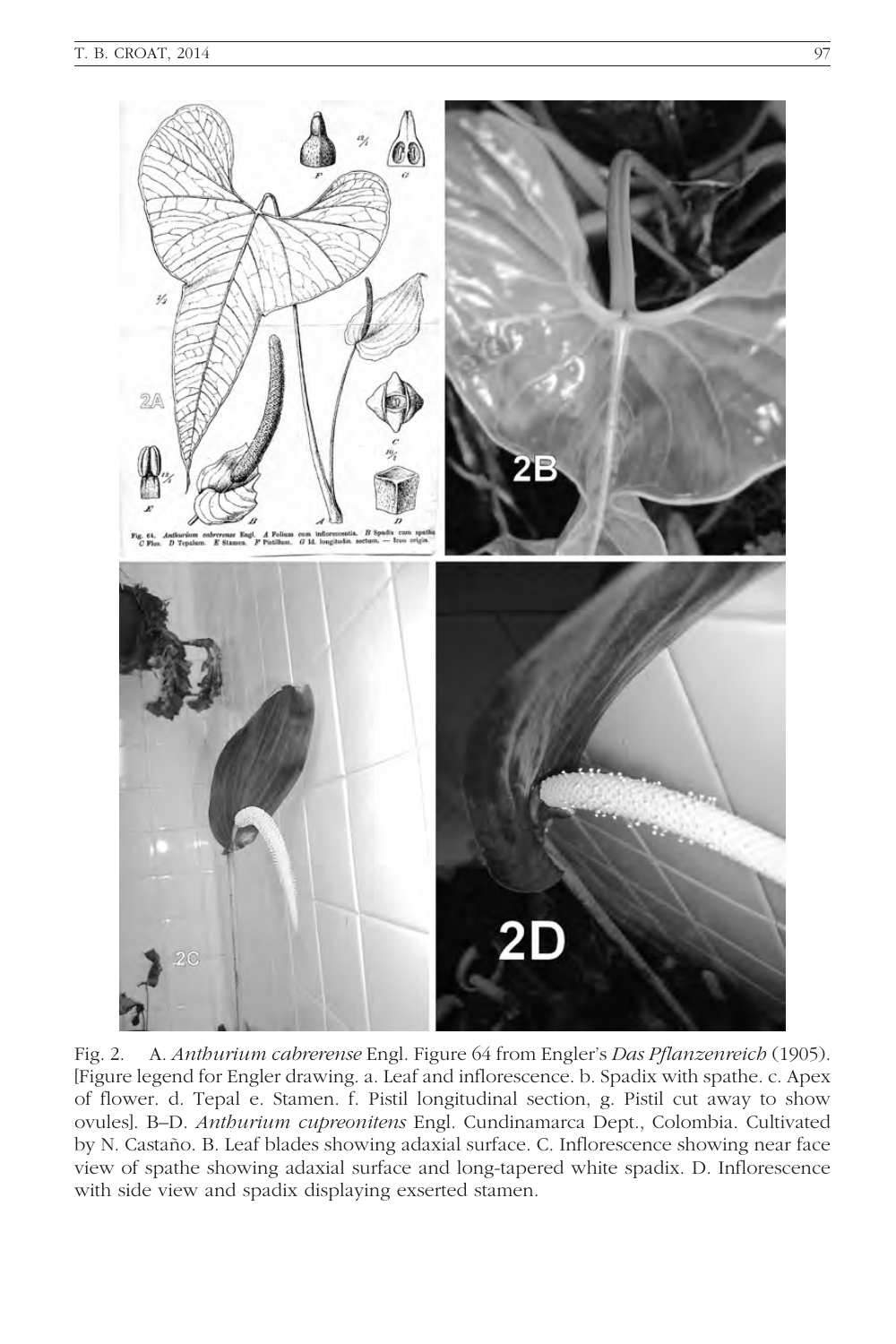Oriental at 2,000–3,000 m. The species was also collected at Finca Americais, near San Francisco in Cundinamarca by Natalia Castaño (Fig. 2B–D). The species is a typical member of sect, Belolonchium and it is characterized by its long slender blackish spathe and long slender white spadix.

Anthurium flavolineatum Sodiro (Fig. 3 A and 3B), a species ranging from southern Colombia to Ecuador was described by Sodiro in 1905 and qualifies as a blackspathed anthurium but is further distinguished by having several green lines extending from the base to the tip. Some living plants are not so distinctively black owing to part of the spathe being tinged with green. The species is a typical member of sect. Belolonchium with decidedly concave margins on the anterior lobe.

The most recently published species with a blackish spathe is Anthurium atramentarium Croat & Oberle (Figs. 3C and 3D), a species occurring in the Cordillera Occidental in Antioquia Department of Colombia, occurring at 2,980–3,680 m. It is a typical member of sect. Calomystrium.

A more widely-grown dark-spathed species Anthurium watermaliense Bailey & Nash in Bailey (Figs. 4A–D) was purported to have been collected from Colombia but is known only from Panama and Costa Rica. It appears that the collection was made at a time when Panama was still a part of Colombia so it is assumed that the material was actually collected in Panama. The species ranges from 750 to 2,400 m and is an atypical member of sect. Pachyneurium with ovate-triangular blades but possessing the typical involute vernation of sect. Pachyneurium.

In addition to the species already listed above an additional new species is recognized here. The species is known from Antioquia Department in the vicinity of Medellín.

Anthurium bantanum Croat & J. Deal, sp. nov. Type: COLOMBIA. Antioquia. E of Medellin, along road between Limón and Río Piedras; 06°13'N, 75°29'W, elev. 2,600 m, 23 April 1983, T. B. Croat 56304 (holotype, MO-3117234). (Figs. 5A and 5B).

The species is a member of *Belolonch*ium characterized by its terrestrial habit, short internodes, cataphylls persisting intact at apex but otherwise fibrous and reddish brown, petioles terete midway and obscurely sulcate toward apex, moderately coriaceous narrowly ovate-triangular-sagittate blades which dry grayish green-brown above, weakly paler and grayish- green brown below with a weakly hippocrepiform sinus the collective veins arising from the 2<sup>nd</sup> pair of basal veins, a single pair of free basal veins, a well developed posterior rib as well as by the long-pedunculate inflorescence with an erect hooding dark purple-black ovate-elliptic spathe and a white bluntly tapered spadix.

The species is closest to A. *cupreonitens* Engl. from similar elevations in the Cordillera Oriental in Cundinamarca Department which differs in having blades usually conspicuously constricted along the anterior lobe, less conspicuous tertiary veins, a longer more slender spadix with the stamens prominently exserted at anthesis and with often a much longer stipe (up to 5 cm long).

Terrestrial; **internodes** 1–2 cm long, 3.5 cm diam.; **cataphylls** persistent, semi intact at their apex, with a fibrous network at the base, drying 13.9–14.4 cm long, with fragments of reddish brown epidermis, the fibers reddish brown, mostly closely parallel; petioles terete midway, obscurely sulcate near apex, drying 50.7–56.6 cm long, 4 mm diam. cm long, drying yellowish brown; **geniculum**  $2.6-2.8$  cm long, drying darker than petioles; **blades** ovatetriangular-sagittate, 27.5–32.8 cm long, 18.7–21.7 cm wide (averaging  $30 \times 20$ ), 1.47–1.51 (averaging 1.495) times longer than broad, broadest below petiole attachment, 0.5–0.6 (averaging 0.6) times long as petioles, abruptly acuminate at apex, coriaceous, semiglossy, drying gray-brown above, drying subcoriaceous, grayishgreen brown, moderately smooth and weakly semiglossy below, epunctate; **an**terior  $lobe$   $20.1-24.9$  cm  $long$ , with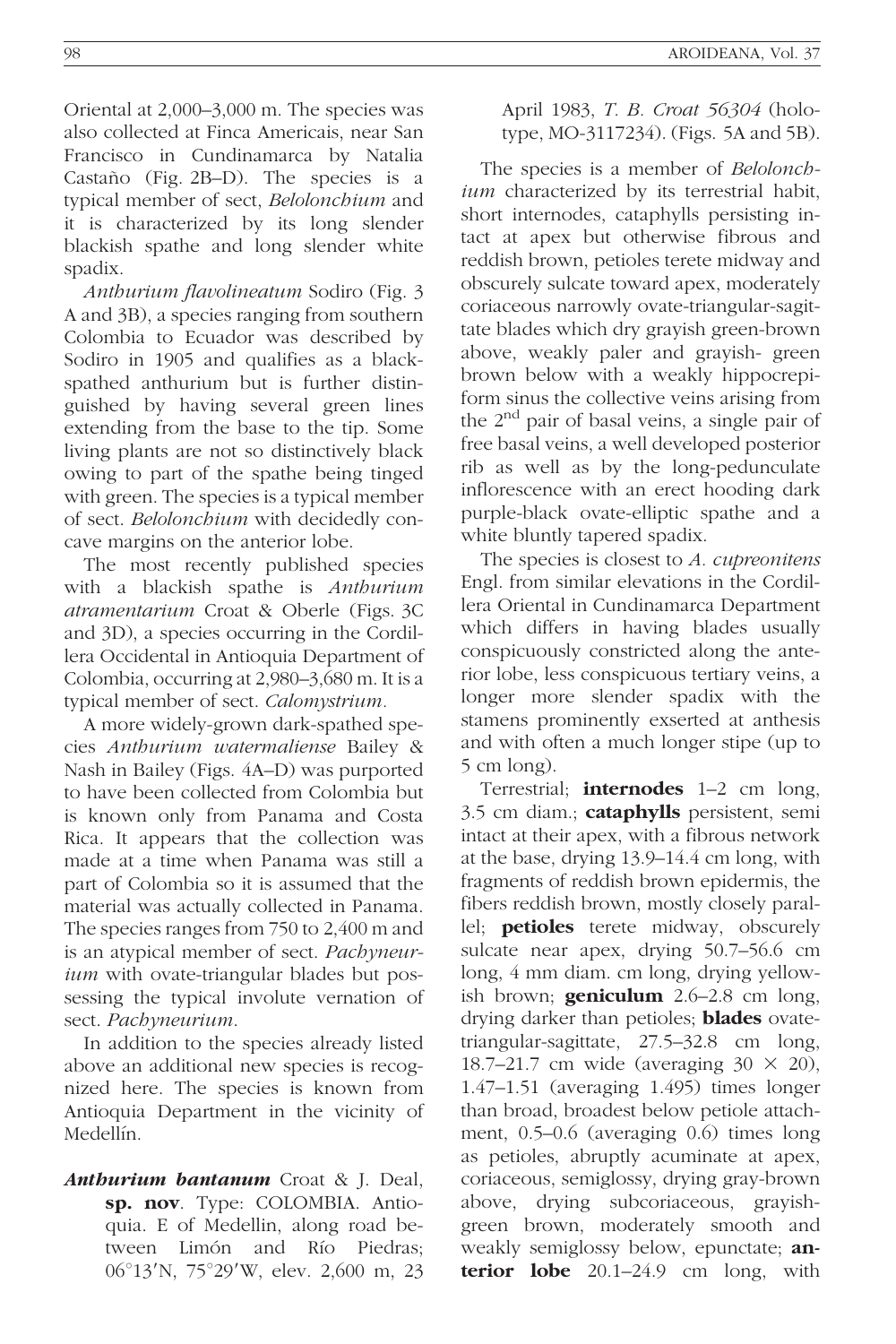

Fig. 3. A, B. Anthurium flavolineatum Sodiro. Ecuador, Croat 100718, Ecuador, Cordillera de Cutucú. A. Habit showing several leaves, adaxial surface, B. Inflorescence with dark red-purple spathe with yellowish veins. C, D. Anthurium atramentarium Croat & Oberle, Betancur 14833, Colombia, Antioquia, Parque Nacional Natural Las Orquideas. photo Julio Betancur. C. Herbarium specimen, D. Inflorescence with hooding purple spathe and pale orange cylindroid spadix.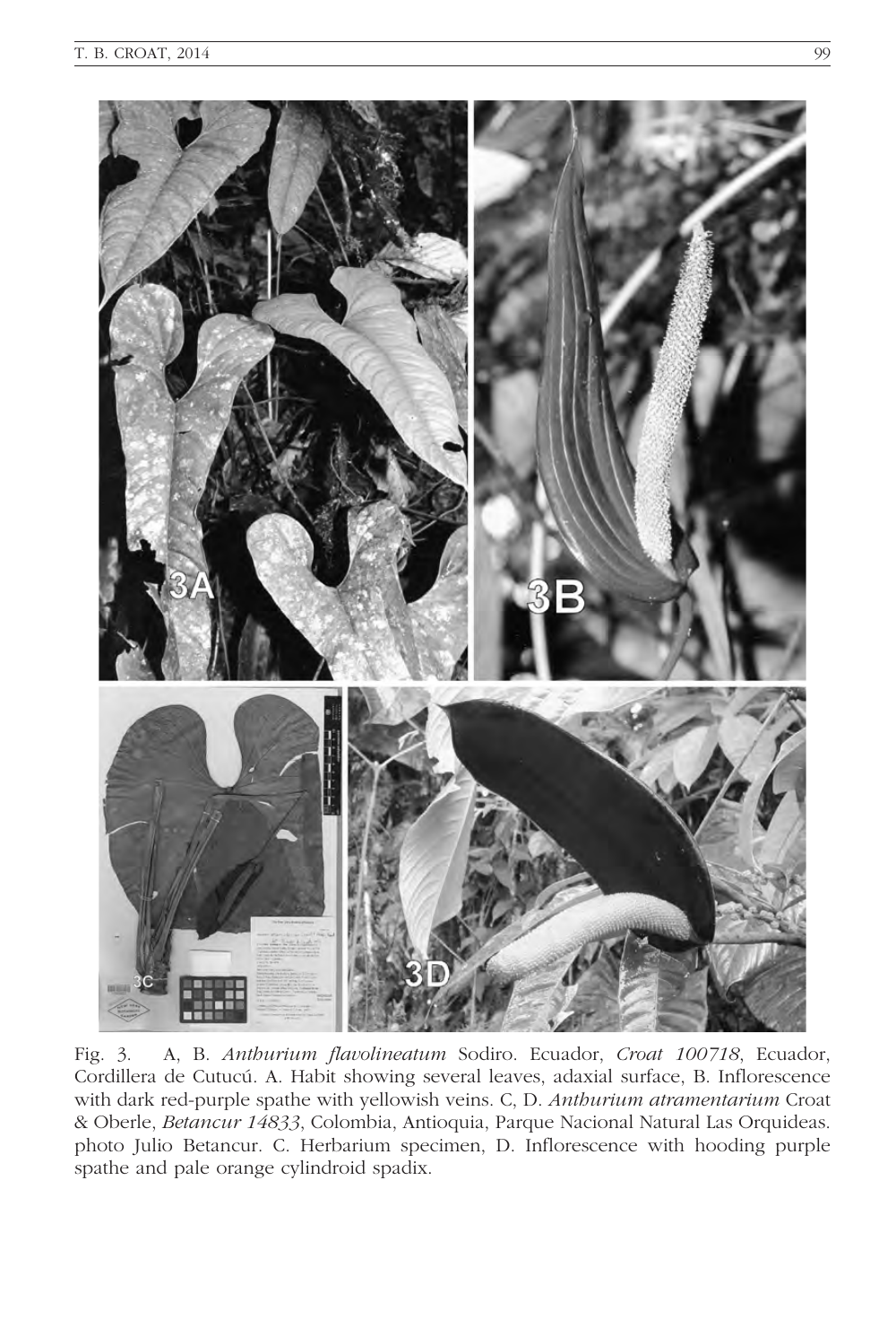

Fig. 4. A–D. Anthurium watermaliense L. H. Bailey & Nash. A. Blade showing adaxial surface. Cultivated at Franklin Park Conservatory, Columbus photo John Ingram. B. Leaf blade abaxial surface with inflorescence with dark purple spadix. Cultivated at NY Bot. Garden. Photo Don Martinson. C. Stem showing petioles and 3 inflorescences, one at top left at anthesis, the other two in early fruit. Costa Rica, cultivated and photo by S. F. Trajan. D. Infructescence with orange berries. Cult. Franklin Park Conservatory, Columbus, Ohio, photo John Ingram.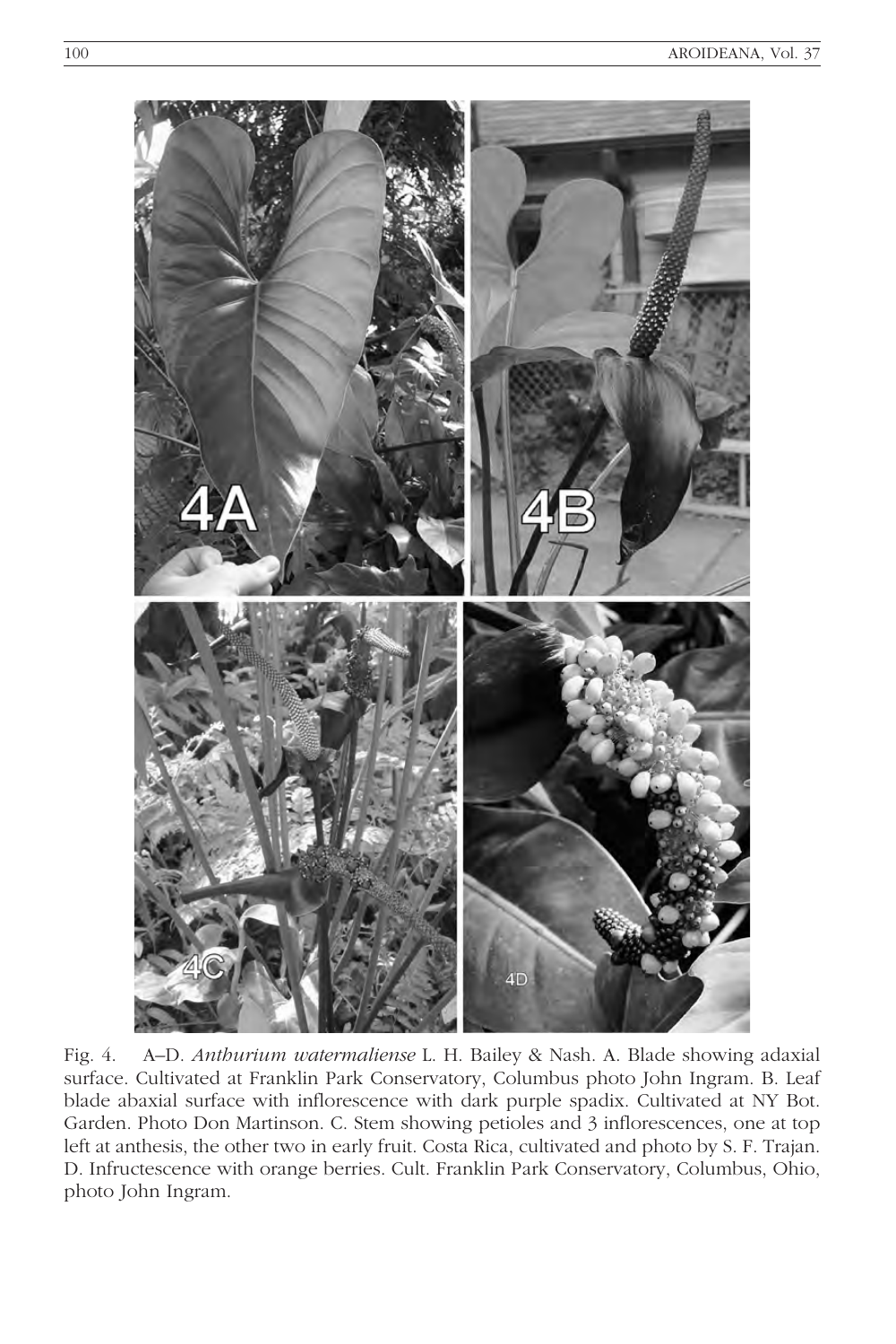

Fig. 5. A, B. Anthurium bantanum Croat & J. Deal. (Antioquia Dept., vic. Medellín, Colombia, Croat 56304). A. Plant showing adaxial blade surface in center and 2 inflorescences. B. Inflorescence in side view C, D. Anthurium from Manizales, Croat 97988. C. Leaf blade adaxial surface. D. Leaf blades abaxial surfaces.

straight to slightly concave margins, the distil margin rounded; posterior lobes 10.7–11.8 cm long, 7.1–7.8 cm wide, directed downward and inward; midrib narrowly rounded and slightly paler above, drying bluntly acute and concolorous above, narrowly rounded and slightly paler below, drying acutely several-ribbed and darker below; primary lateral veins 6 pairs, arising at 55–60° angle, weakly raised in valleys above, drying weakly and narrowly raised, concolorous above, narrowly raised, acutely several-ribbed and darker below; tertiary veins etched above, prominent below, drying weakly raised and concolorous below; **collective veins** arising  $2^{nd}$  pairs of basal veins  $3-7$  mm from margin, etched above, prominently raised

below; **basal veins** 6 pairs,  $1<sup>st</sup>$  pair free to base,  $2<sup>nd</sup>$  pair fused to  $3-4$  mm,  $3<sup>rd</sup>$  pair fused to 2.2 cm,  $4<sup>th</sup>$  and  $5<sup>th</sup>$  pair fused to 4.1 cm; **posterior rib** gradually curved, naked 2 cm; sinus hippocrepiform, 7.1-7.7 cm deep, 4.7–5.2 cm wide. INFLORES-CENCE with peduncle 38.8–46.5 cm long; spathe hooding, glossy, dark black-purple, 18.6–20.7 cm long, 5.6–6.7 cm wide, ovate-elliptic, drying moderately coriaceous, medium reddish brown; spadix white at anthesis, stipitate 1.5 cm, bluntly tapered, 13.2–14.9 cm long 1.1–1.2 mm diam., medium brown; **flowers** 6 visible per spiral, drying 3.1–3.2 mm long and 2.9– 3 wide; tepals matte, minutely granular on drying; lateral tepals 1.7 mm wide, the outer margins 2-sided, inner margin round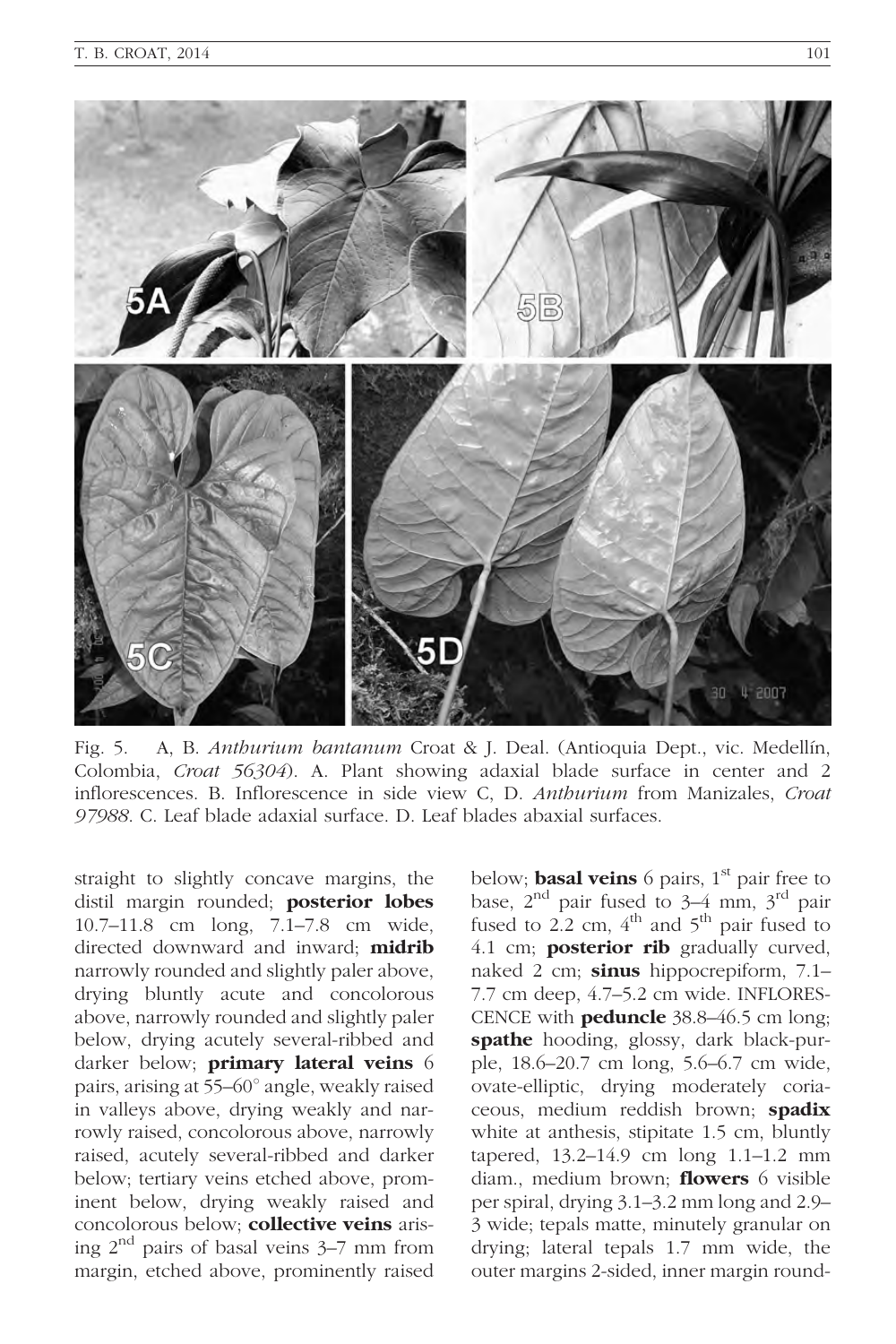ed; pistils green, uniformly weak-emergent; stamens weakly emergent, held on all 4 sides of the pistil and widely spaced, 0.45 mm long, 0.6 mm wide, thecae not divergent.

Anthurium bantanum is endemic to Colombia, known only from the type locality in Antioquia Department near Medellin on the eastern slope of the valley of the Rı´o Cauca at 2,600 m in a Montane moist forest life zone (Holdridge, 1971).

The species is named in honor of my old friend John Banta who has spent much of his career growing and researching Araceae. He had collected and studied large numbers of interesting and new species of Araceae from both the new world and the old world. John Banta spent many of his early years as a teacher, later becoming a plant inspector for the USDA before retiring to Alva Florida where he cares for a fantastic collection of ornamental plants. He has been a strong promoter of the International Aroid Society, serving as the Editor of Aroideana, a member of the IAS Board and a participant in the presentation program for the IAS Show and Sale in Miami. John was one of the earliest members of the IAS and participated in the 1<sup>st</sup> International Aroid Conference at Selby Garden in Sarasota. It pleases me to be able to honor John with this new and attractive species.

In addition to the above species there are two additional collections that appear to be new species which will be mentioned here but not formally described owing to a lack of herbarium material. An interesting collection was found in the Department of Caldas in the valley of the Río Chinchiná east of Manizales at Vereda Las Palomas in the Reserva Río Blanco, Sitio Mirador at 2,560 m. The plant appeared to be closely related to A. caramantae (which also was found in the same region- See Figs. 1A–C). Though it appeared to have very similar leaves the inflorescence of this plant (Figs. 5C and 5D; Fig. 6A) has a spathe that is green on the outside, matte and purplish on the inside with several prominent yellowish veins as well as a shorter subcylindroid spadix. In contrast the spathe

of A. caramantae is typically dark purpleblack on both surfaces and glossy at least on the inner surface.

Another collection made in the Cordillera Orientale in Colombia, Cundinamarca Department in the Farallones de Medina south of Gachetá  $(4^{\circ}38'11.2''N, 73^{\circ}32'W)$  is related to A. cupreonitens but differs in having a much shorter more ovate spathe and a much shorter spadix (Figs. 6B–D).

## **CONCLUSIONS**

Although spathe color is typically a very good character for distinguishing and separating species and also that spathe color is typically highly consistent from species to species, this study clearly shows that spathe color is a highly pleisiomorphic character at the sectional level.

That said it is interesting to speculate about the biological significance of the blackish spathe. I have not detected any specific aromas on any of the species during my field work, neither pleasant nor foul aromas. While the blackish spathe is often associated with a foul aroma in other genera it is possible that the dark spathe in these species is simply to generate warmth since most of these species occur in cool habits and the warmth resulting from the absorption of the sun's heat and protection afforded by the broad dark spathe might induce floral visitors to stay longer at the inflorescences, thus giving them the opportunity to pollinate more flowers on the spadix. It is hoped that this article might generate field observations or even to induce someone to study the systems of pollination involved.

To my knowledge none of these blackspathed anthurium species (with the exception of A. watermaliense) have yet been used in any hybridization projects. Indeed, most of the species are pretty rare. They mostly occur at high elevations and thus are not really suited to places like Miami where most of the experimentation goes on. It really would be interesting to see how these different species, in what I consider unique sections, interact with one another and with other species in their given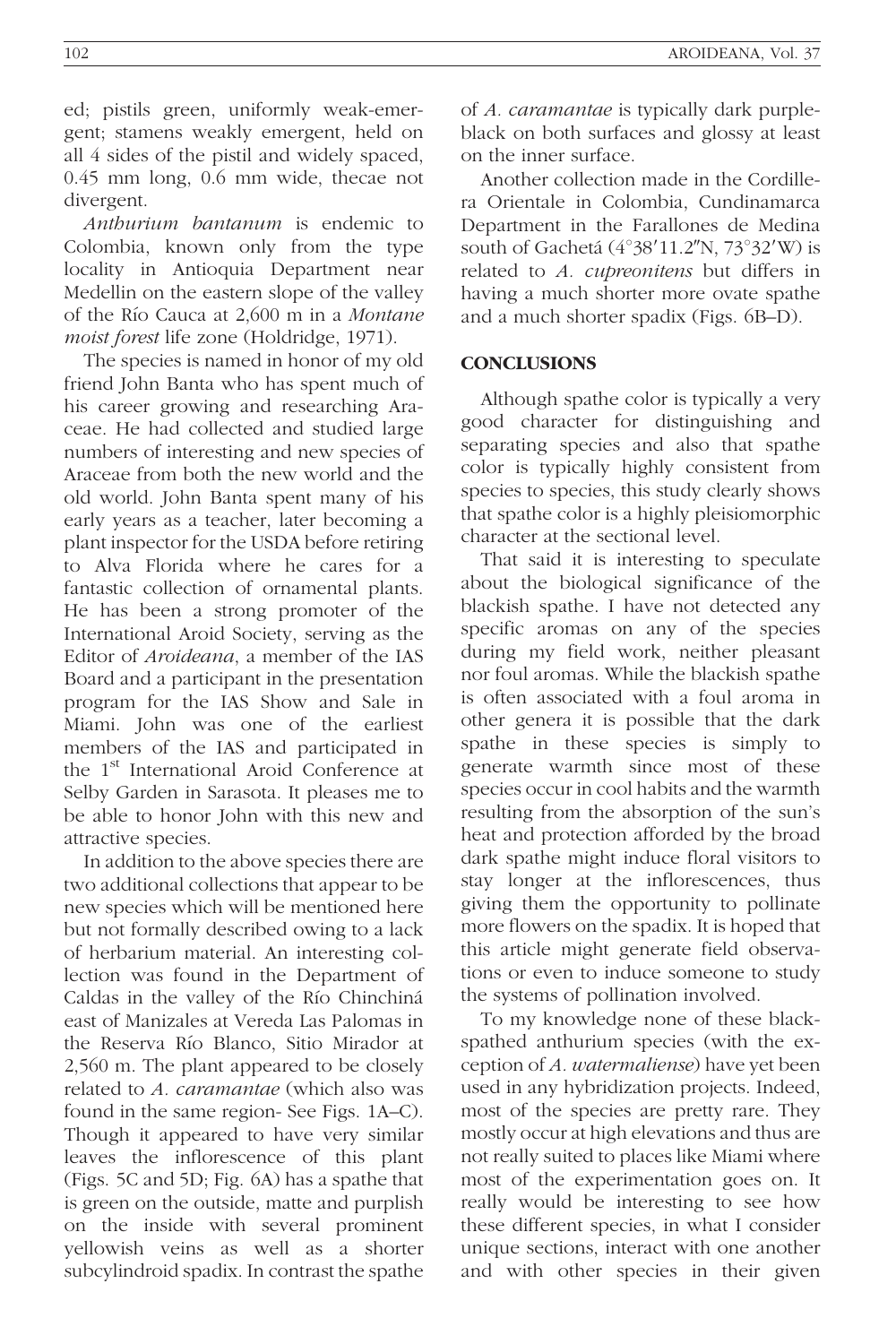

Fig. 6. A. Anthurium from Manizales, Croat 97988. Inflorescence with spathe in face view and stipitate spadix with stamens exserted; B–D. Anthurium from Farallones de Medina, Cundinamarca Department, Colombia; E. Vargas 6700, B. habit of flowering plant at site C. Undried but pickled specimens, two leaves with adaxial surface on top and an entire inflorescence. D. Erect inflorescence, spathe semi-erect, spadix white, tinged violetpurple near tip. All photos E. Vargas.